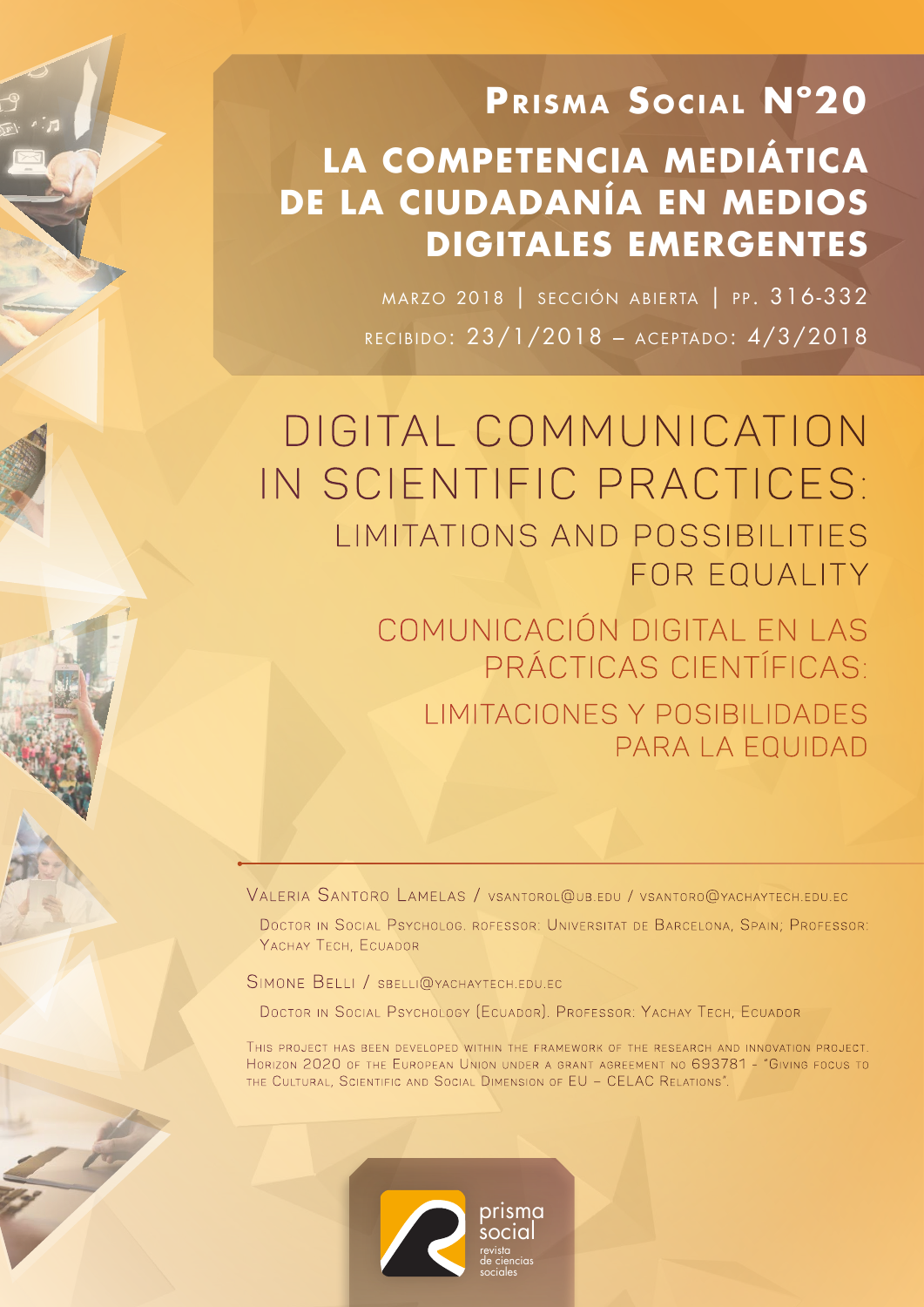## **RESUMEN**

Las tecnologías de la información y la comunicación se han distribuido de manera desigual entre los países, reproduciendo fielmente los patrones existentes de desigualdades de poder en todo el mundo.

En el presente trabajo analizamos los usos de las tecnologías digitales de la comunidad académica en Latinoamérica, sus funciones, limitaciones y potencialidades con el fin de construir un marco común que permita la mediación de las tecnologías en la producción de saberes y el desarrollo de redes de colaboración equitativas.

Hemos analizado 18 entrevistas a investigadoras e investigadores de Universidades tecnológicas latinoamericanas, como estrategia analítica se realizó un análisis de contenido temático.

Hemos evidenciado que las tecnologías digitales actúan como infraestructura necesaria para: (a) la creación de redes entre profesionales e instituciones con el fin de sortear dificultades materiales; (b) la búsqueda y acumulación de información; (c) la producción de conocimientos y la mejora de la capacidad competitiva; (d) la diseminación y aumento de la visibilidad de los resultados de investigaciones.

A pesar de haber evidenciado dificultades en cada uno de los cuatro puntos analizados, la transformación digital abre nuevos escenarios que permiten establecer espacios de colaboración y producción de saber, algunos de ellos podrían ayudar a democratizar la práctica científica en territorios de precariedad.

## **ABSTRACT**

Information and communication technologies have been distributed unequally across countries, reproducing existing patterns of power inequalities around the world.

In the present work we analyze the uses of digital technologies of the academic community in Latin America, its functions, limitations and potentialities. This, with the purpose of building a common framework that allows for the mediation of technologies in the production of knowledge and the development of equitable collaborative networks.

We have analyzed 18 interviews with researchers from Latin American technology universities and made a thematic content analysis.

We have evidenced that digital technologies act as necessary infrastructure for: (a) the creation of networks between professionals and institutions in order to overcome material difficulties; (b) the search and accumulation of information; (c) the production of knowledge and the improvement of competitive capacity; (d) dissemination and increase of the visibility of research results.

Despite having evidenced difficulties in each of the four points analyzed, digital transformation opens new scenarios that allow to establish spaces of collaboration and production of knowledge, some of which could help to democratize scientific practice in precarious territories.

## **PALABRAS CLAVE**

Transformación digital; Acceso Abierto (AA); prácticas científicas; equidad.

## **KEYWORDS**

Digital transformation; Open Access (OA); scientific practices; equity.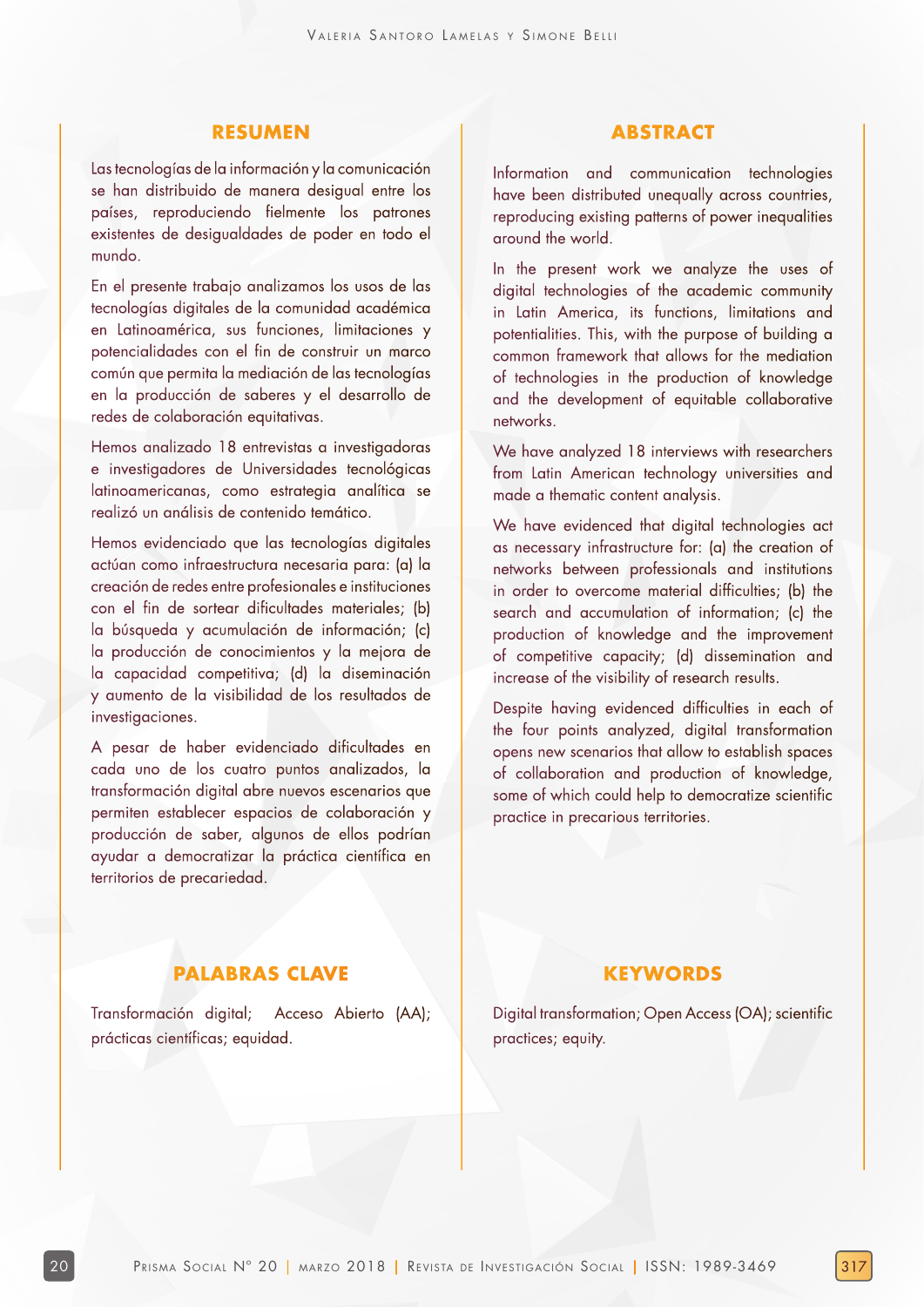# **1. INTRODUCTION**

Digitization refers to the socio-technical process of using digital technologies in social and institutional contexts as an infrastructure for daily practice (Tilson et al., 2010). The habitual use of such technologies in the processes of communication, production, and collaboration in the various spheres of daily life gives rise to the digital transformation.

The distribution of information and communication technologies (ICT) and access to the Internet has been uneven in most developing countries (Ahmed, 2007), despite the fact that these (ICTs) are often thought of as potentially useful tools to promote the economic and social development of a territory. This aspect has the consequence of reproducing the patterns of inequalities of power throughout the world (Castells, 2001, Wellman and Haythornthwaite, 2002).

Specifically, Latin America has been characterized as a territory of late and limited production of digital technology (Berrío-Zapata, Jorente, and Santana, 2014). Thus, this continent is located on the border of the development of knowledge and infrastructures that make digital transformation possible and require the support of other countries for its development. From the border of technological development, Latin America extends the use of the Internet in the university sphere since the late 80s and early 90s under the support of non-peripheral countries (Berrío-Zapata, Jorente, and Santana, 2014 ) and with a fractional and unequal extension according to the university and territory (Gayosso, 2003). Despite the fact that since the 90s Latin America has had a huge involvement in the process of digital transformation for productive, social and research development, its development is usually focused on the use and not on production (Berrío - Zapata, Jorente, and Santana, 2014). Likewise, the use of digital technologies in the Latin American context is located in a social structure characterized by social and economic inequalities added to the limits of institutional infrastructures, which are aspects that limit the access and exploitation of digital technology (Peres and Hilbert, 2009).

Due to the disparity of production conditions and access to information technologies present in Latin America, researchers may have difficulties accessing important sources and resources for scientific practice. Inequality in access to information and in technological advantages between researchers becomes a crucial factor in science. Indeed, the process of digital transformation is not arbitrary or innocent and on the contrary, it contributes to the exercise and distribution of power in society (Silverstone, 1999). This means that digital transformation could produce a digital gap (Rice, 2001) between countries where Internet access and information and communication technologies are not distributed in the same way (Benkler, 2006, Balkin, 2010, Gómez y Bongiovani, 2012, Shaver, 2007). This distribution results in unequal access to data sources, publications, scientific networks, infrastructures, etc.

Inequality of access to information and technological advantages among researchers is translated into inequities in the production of knowledge and its communication. In this framework, Open Access (OA) usually appears as a condition of possibility to equalize the balance and reduce the barriers that certain territories and collectives have to access knowledge. Suber (2015) highlights that Open Access reduces the economic and infrastructure limitations that some countries, institutions and/or people in Latin America have, to facilitate their participation in knowledge networks and increase the impact of their research at a global level.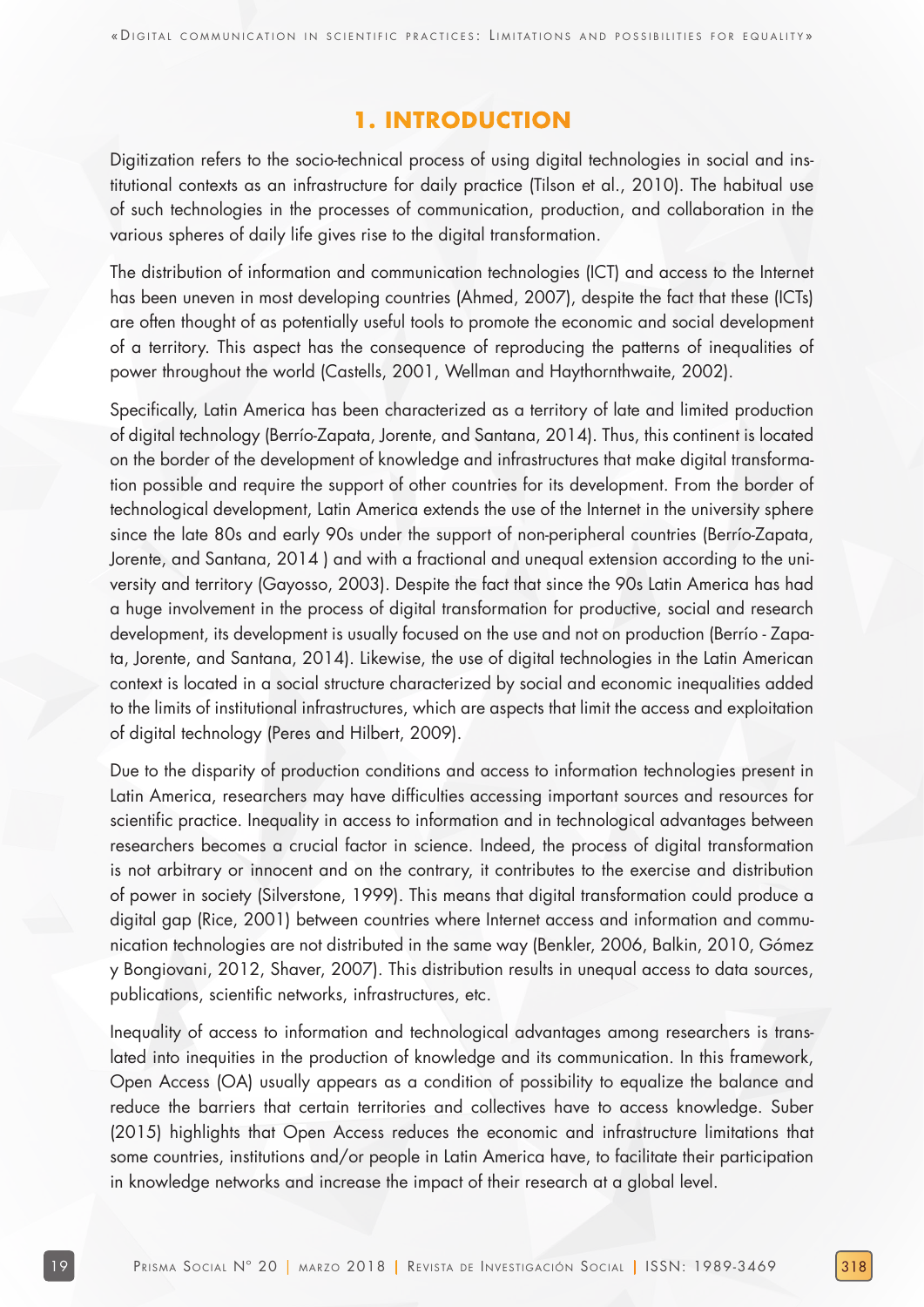Under this logic, since the beginning of the 2000s, there has been a succession of declarations and agreements in Latin America that have sought to promote the development of Open Access policies in the region. The following points stand out (Babini and Fraga, 2006; Suber, 2006; Sibele, 2013) :( a) The manifesto of support for scientific information in Open Access, aimed at promoting open publication; (b) The Salvador Declaration on Open Access (2005) that highlights the importance of increasing Open Access in developing countries as a strategy for the democratization of knowledge among researchers; (c) The letter of San Pablo (2005), where the importance of ensuring access to the production of scientific knowledge for social development predominates; (d) The declaration of Florianópolis (2006) and (e) the declaration of Cuba (2007). The last two highlight the importance of promoting Open Access in Latin America.

The actions to promote Open Access in Latin America are reflected in the extensive development of Open Access networks. Thus, LatinDex was created in 1995 (Latindex 2018), Scielo in 1997, and RedALyC in 2002 (Alperin, JP et al., 2014). Gaiza (2016) highlights that the presence of repositories and the publication of Open Access is a common practice in Latin America. However, the author points out that despite the presence of Open Access journals and repositories in the region, pressures to publish in journals with high impact indexes, commonly published in European and North American countries, limit the practice of Open Access to Latin American scientific productions, because many of the impact journals are closed access.

In a scenario of disparate evidence, which, on the one hand, highlights the importance of digital transformation in scientific production and collaboration practices, and on the other hand demands the consideration of its unequal distribution in Latin America, we focus on analyzing the potentialities and limitations that the digital transformation offers the researchers in their daily practice for the construction of inclusive and equitable scientific communication from the Latin American reality. We propose to analyze the uses of digital technologies of the academic community in Latin America, their functions, limitations, and potentialities in order to build a common framework that allows the mediation of technologies in the production of knowledge and the development of collaborative networks.

# **2. OBJECTIVES**

This article is based on the analysis of the interviews with scientists from Latin American institutions carried out for the development of the EULAC Focus project. We focus on the effects of digital transformation on the processes of collaboration and scientific communication.

We focus on the uses of digital technologies for the production of scientific knowledge in Latin America. Specifically, we propose: (a) to analyze communication practices among institutions, in order to establish networks of academic collaboration; (b) to unravel the value of digital technologies in the knowledge production process; (c) to know the strategies developed by researchers in the process of knowledge production that allows to reduce the digital gap; (d) to identify communication strategies between professionals and institutions in order to visualize the knowledge produced.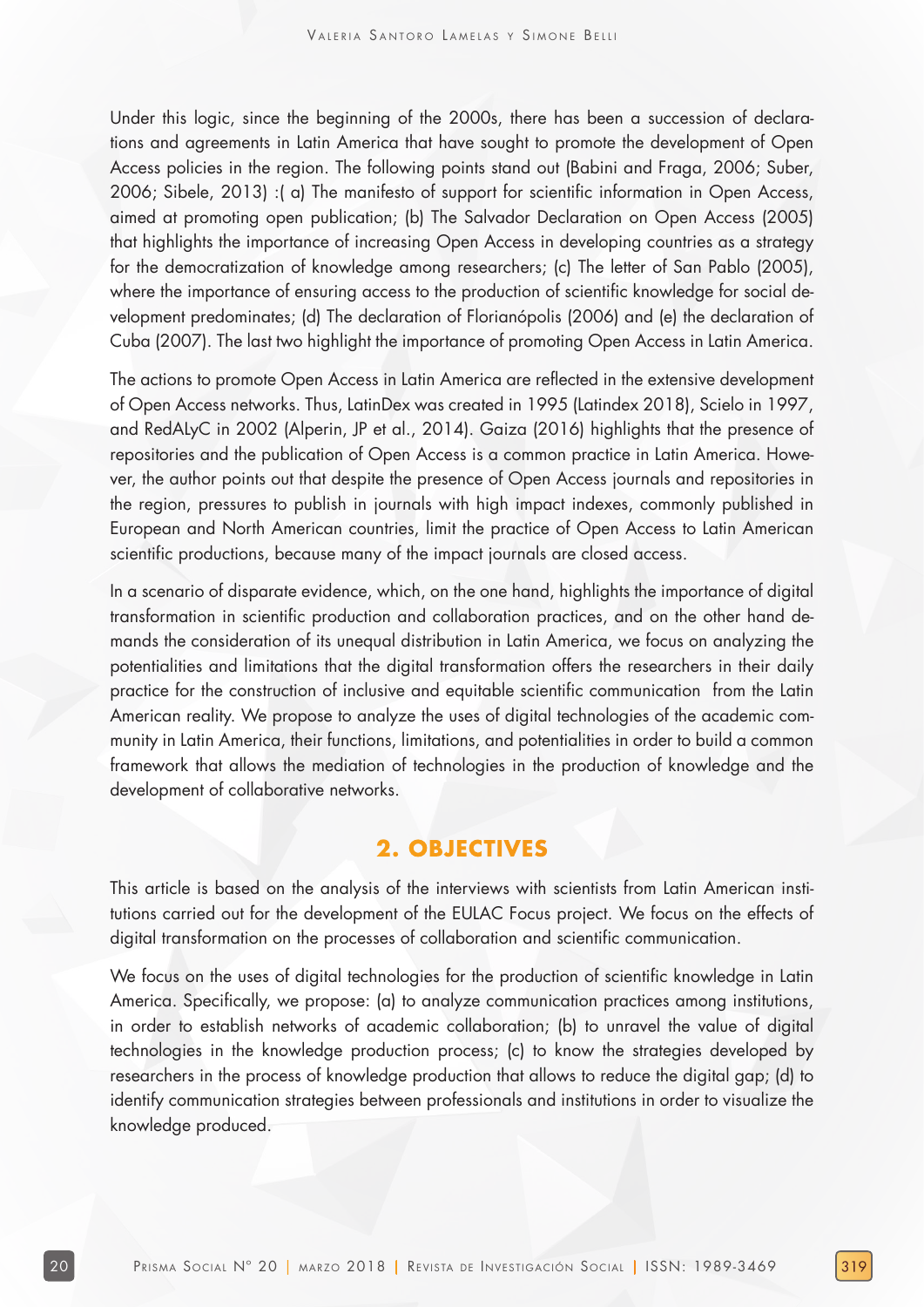# **3. METHODOLOGY**

The study is based on the qualitative methodology because this allows us to access the complexity and dynamism of the social practices in a specific and deep way. (Ruiz Olabuénaga J 2012).

42 interviews were conducted with researchers from European and Latin American technology universities, although in this article we will focus only on Latin America (18 interviews conducted in 2016 in Ecuador and Mexico). The people interviewed are the most active researchers in their universities. For the selection of the most active profiles according to the academic institution, we have identified in the Scopus databases those who publish the most in the selected universities.

The interviews were conducted in person by the researchers who collaborate in the EULAC Focus project in the different institutions. They followed a semi-structured, dynamic, and flexible script, with the aim of making room for the narratives of the people interviewed (Muntanyola and Belli, 2016). The following topics were included in the script: daily activities in the research work; institutional collaborations; the use of digital technologies for research and scientific collaboration; learning of digital technologies for research practice; access to digital technologies; use of open access; use of open software; strategies and tools for the dissemination of knowledge, digital transformation and innovation.

The reason for choosing interviews as a means to collect information is that they allow access to detailed information about different events and situations without the need of the researcher's presence at the time they occur. Likewise, its communicative nature allows to capture complex meanings through which people reconstruct their experience (Rubin HJ, Rubin IS., 2005) of the use of digital technologies in research practice.

The ethical regulations on the recollection of data from people were met according to European Union regulations and the institution we belong to. All the people interviewed were informed about the objectives of the interviews, and the usage of data and its confidentiality were guaranteed. This way, each participant provided inform consent. The names of the interviewees were also left anonymous. The names that appear in the extracts are fictitious and serve to identify the interview conducted.

An analysis of thematic content was carried out (Braun V, Clarke V. 2006) with the purpose of identifying the main practices in the research work. Once all the interviews were transcribed, we identified potentially relevant segments for the research objectives (Coffey A, Atkinson P, 2003). Thus, in the first phase of analysis, we established an open code identifying thematic blocks on production practices and scientific communication. Subsequently, we identify different subtopics assigned to each thematic area.

Then, we elaborated a conceptual diagram (with help of the Atlas.ti program) and condensed the information of each topic and subtopic from the compilation of the statements made explicitly by the people interviewed, limiting the interpretation of implicit connotations to comments added in the form of external notes and thematic groupings.

By linking the complete interviews with the extracts that belonged to each topic and subtopic analyzed from the conceptual diagram, we made the categories and subcategories presented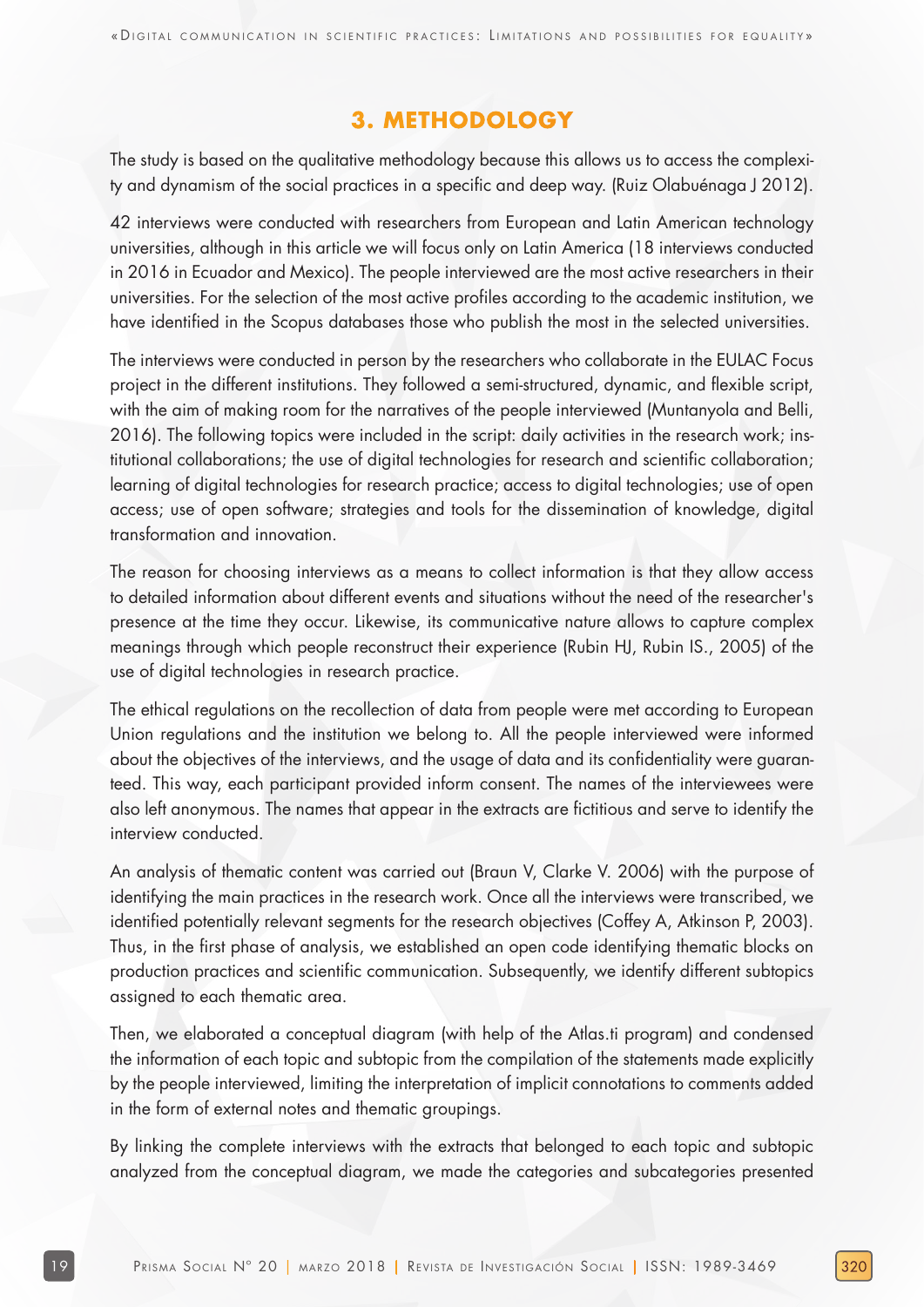below. With these tools, we were able to create an image about the use of digital technologies in collaborative practices and scientific production.

# **4. RESULTS**

Scientific practices are continuously mediated by the use of digital technologies, acting as a necessary infrastructure for the production and dissemination of scientific knowledge.

Extract 1

"Technology has actually become one more limb of my body" (Mayo)

In this sense, the scientists interviewed highlight the use of technology to (Image 1):

a) Create communication networks between professionals and institutions in order to overcome material difficulties of certain institutions or research groups that occur.

b) Search and accumulate data and studies as a basis for the production of new knowledge;

c) Produce new knowledge and improve the competitive capacity of research groups;

d) Disseminate the knowledge produced by increasing the visibility of scientific production to peers and to civil society.

## **4.1. CREATION OF COMMUNICATION NETWORKS**

In the first place, the people interviewed expressed that new technologies work as a communicative bridge between professionals inside and outside the institutional environment, breaking the traditional time-space structure. In this sense, neither the real presence of technologies, objects, and people nor the temporal correspondence of the interlocutors in the communicative exchange is essential to maintain institutional links and exchange knowledge.

Extract 2

"Digital technology has made history in all kinds of aspects, mainly in the communication between researchers, which is now instantaneous no matter where the person is." (Nelly)

Thanks to digital technologies, there are professionals with similar interests, networks of scientific collaboration are created, and institutional links are maintained over time.

Extract 3

"Skype, I speak with them once a week or once every two weeks, and by email daily." (Paloma)

Likewise, the potential of digital technologies to make people in different spaces and times present in virtual environments facilitate coordination in the development of collaborative works.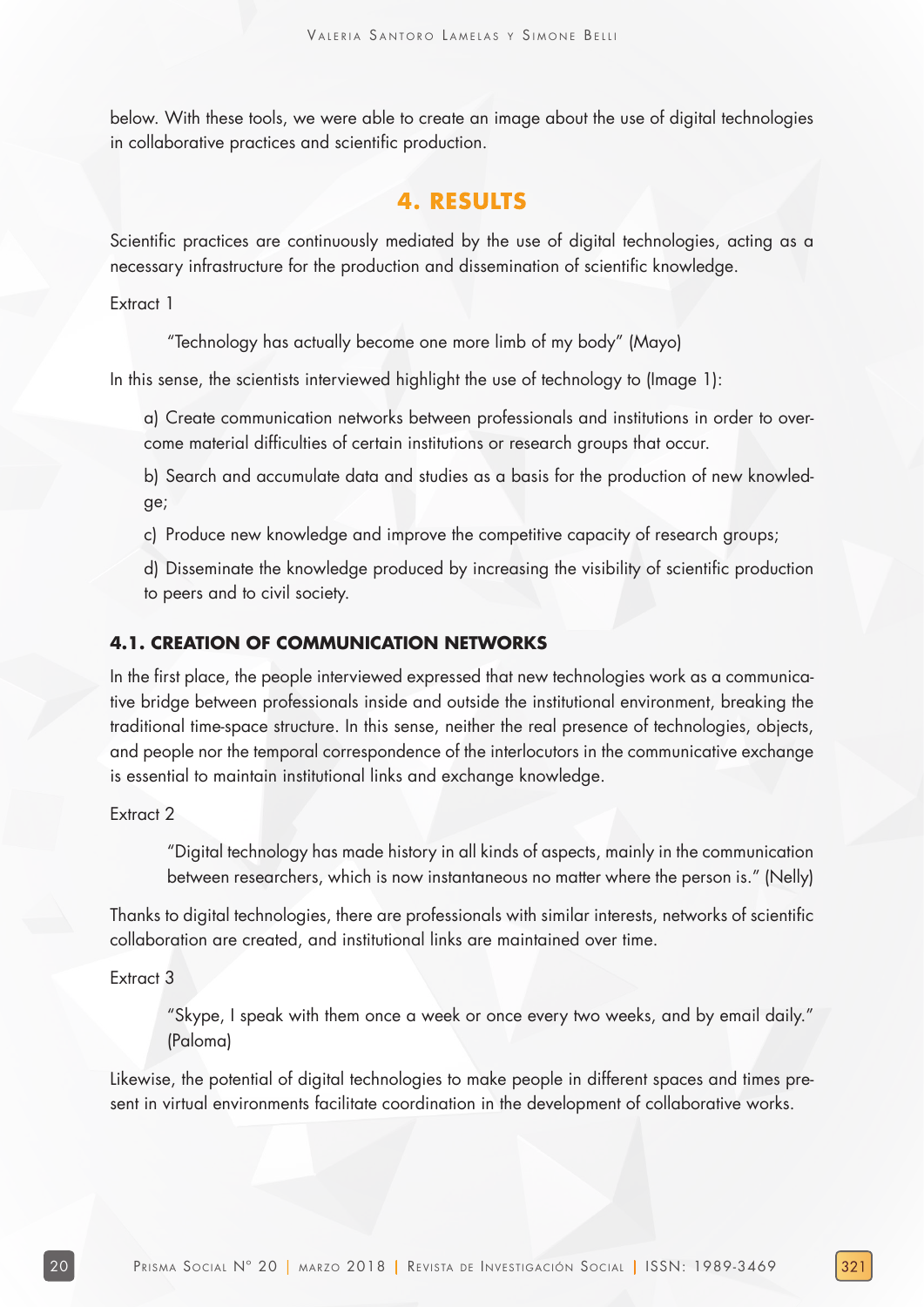#### Extract 4

"I love social networks to communicate, they make the work process much easier than, for example, 15 years ago. I constantly use them to coordinate an activity or meeting with people linked to my project, because many times you work with many people who may not be or who do not work in the same place as you." (Hortensia)

The communication technologies widely used for informal communication such as Skype, Whats-App, and e-mail, are taken as necessary and indispensable infrastructures in scientific practice since they allow for the establishment of new contacts and the maintenance of links between professionals and institutions.

There are tools that are used daily in private lives (Skype, WhatsApp, etc.), which are starting to be used also in working lives. Many of them, although they were not born with this objective, find space in the professional setting because their informal dynamics facilitate the fast and flexible communication.

Extract 5

"I think email is a hundred percent necessary (...) Social networks play a fairly important role that I would expect when it comes to scientific research and relationships. Through Skype, WhatsApp, among others, we are able to send large amounts of project data and to coordinate activities, meetings, etc. efficiently, and, more importantly, instantly, since time is precious in science. There are other social networks like LinkedIn or ResearchGate that are very useful when you try to find colleagues to work with or to find new work projects or even to download documents from people related to your field". (Nelly)

In this extract, we show how in the last decade social networks have taken the spotlight in interpersonal communications. This phenomenon is repeated in several aspects of life, not only in the private. Thus, there are social networks focused on labor relations, and more specifically on scientific ones. This way, it is possible to share information about scientific achievements, publications and projects in a scientific community that is increasingly relevant in the digital world, as mentioned by the person interviewed, Nelly.

## **4.2. SEARCH AND DATA ACCUMULATION**

Digital technologies are the preferred infrastructure for the search of data and scientific studies that serve as a basis for the development of research. In this sense, researchers say that they use electronic databases to support their research and scientific communications since they facilitate access to information quickly and conveniently by being available, via Internet, in multiple environments.

Extract 6

"I need to have internet because first I search on a scientific search engine called Pubmed, which is directly related to the National Library of the United States Health Institute (...) I need to do a search, to prepare a class, to prepare a conference, write a scientific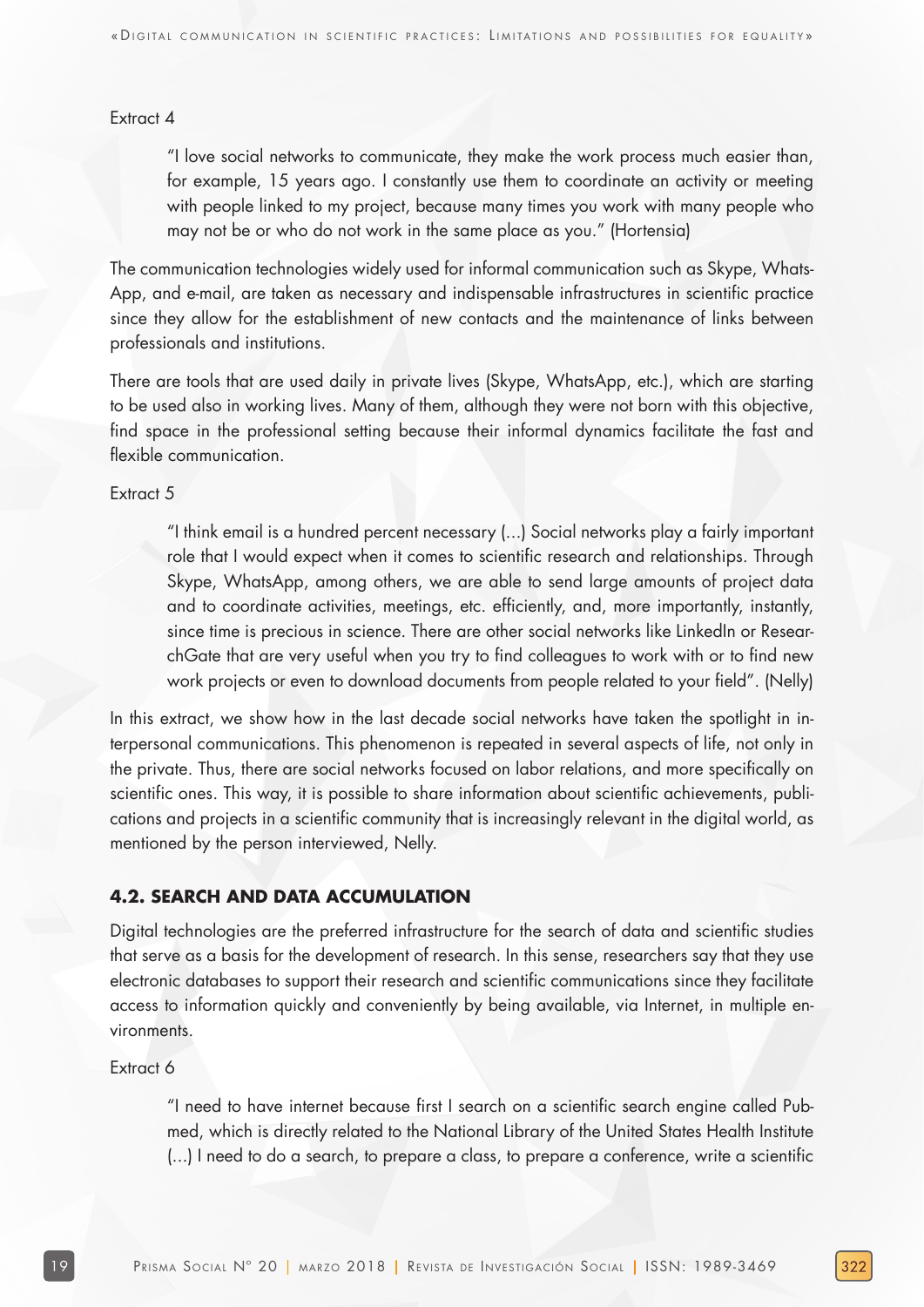article, graph and present the data, so, without the computer ... I would not know what to do."(Lilly)

The people interviewed compared Open Access articles to the paid articles as components that may hinder the course of the investigation since institutions or groups with fewer resources have less access to scientific journals licenses. Access to certain areas of knowledge becomes a tedious activity as a result from informal strategies (search for articles by those who institutionally have such licenses).

In this case, they express that inequality in access to information generates inequities in the distribution of knowledge and its subsequent research development.

#### Extract 7

"Generally the university has to pay for these licenses to access these journals or newspapers. Unfortunately, I know that [Latin American university] has not paid for any editorial or journal. Then I have to access these journals through the [European] University (...) I am saying that this is the reality and if a university wants to have a good research it has to pay for these licenses" (Paloma)

In many of the interviews, the problem of access to information and databases appears due to the limitations that many Latin American universities have when subscribing to scientific journals. This is one of the main problems that we have evidenced and the cause for what we define as scientific digital divide. This divide is the main cause of the lack of scientific production and sharing of knowledge among researchers in this region. Within the framework of the European project, we are designing an Open Access platform to create a bi-regional infrastructure between countries of the European Union and Latin America and the Caribbean to eliminate this divide.

## **4.3. KNOWLEDGE PRODUCTION AND COMPETITIVENESS**

Digital technologies are present in the same process of data analysis, the people interviewed describe the introduction of digital technology as an element that facilitates greater efficiency of scientific work, allowing the establishment of more precise measures, and faster and more complex analysis. Without them, the analytical capacity of researchers would be limited since doing their research would require more time and effort, among other things, measures, estimates, and graphs.

#### Extract 8

"Digital technologies (...) have a huge impact on scientific research. For example I, as a chemist, work a lot with molecular weights and similar things that need extreme precision when measured. Also to map long molecular chains in 3D - which is sometimes needed - or to analyze large clusters of data collected as part of an experimental project." (Hortensia)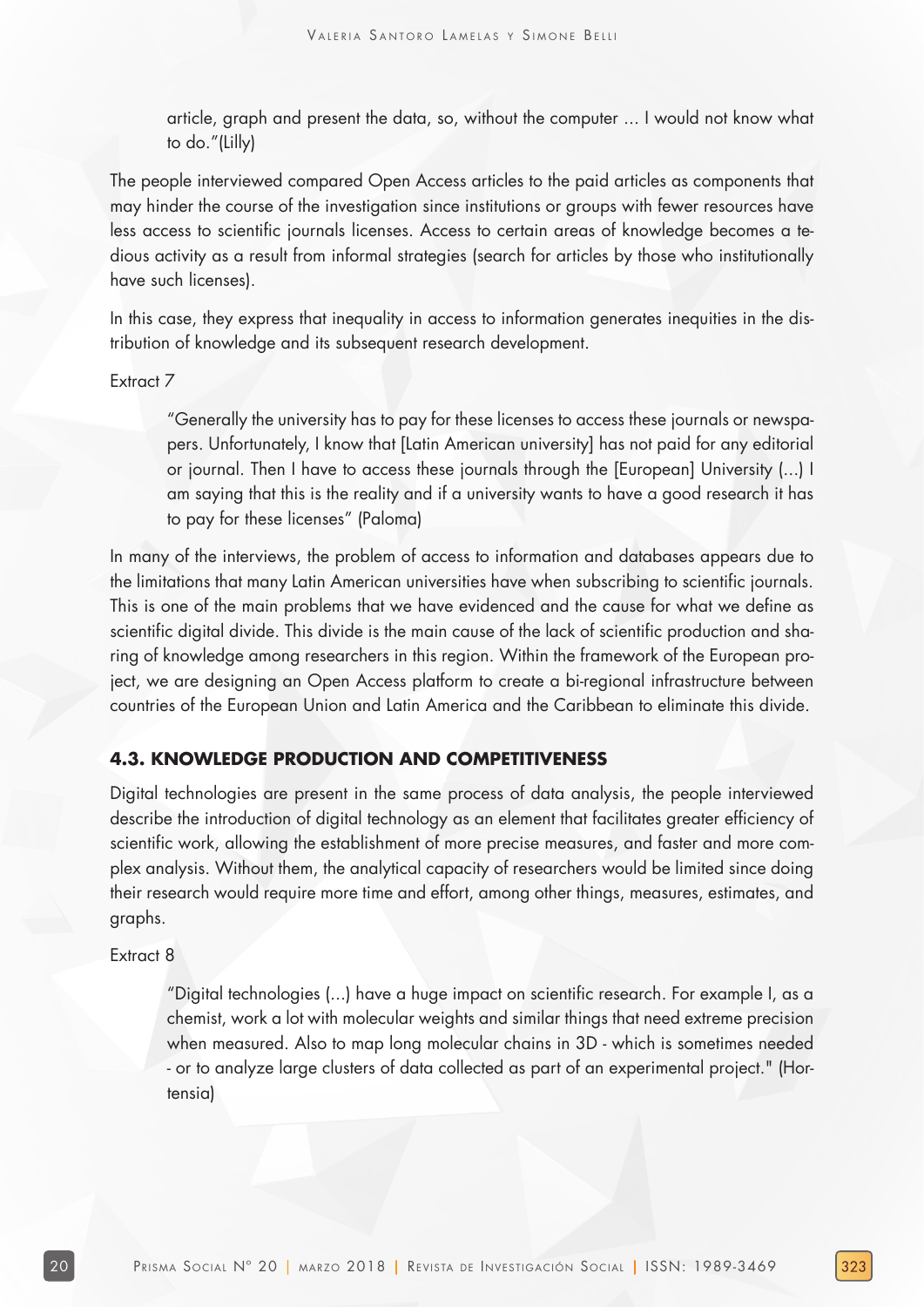#### Extract 9

"If you want to automate these things (...) you can involve elaborate algorithms. If you do part of the manual work, it has to be easier" (Leandro)

The importance of digital technologies in the production of knowledge is especially evident in certain statements made by scientists who say that, in some cases, technology is what allows certain data to be collected and its consequent analysis.

#### Extract 10

"It makes it possible to generate the data, for example, without a faster camera, a vibrator, and basic materials, there are experiments that I simply could not do" (Leandro)

The efficiency of technologies is especially relevant in a competitive scientific production environment, which prioritizes the fast collection of data, its exploitation, and dissemination. The people interviewed express that, in the absence of adequate technologies, certain groups of researchers located in precarious infrastructure conditions cannot compete with the productive level of institutions and/or opulent countries.

#### Extract 11

"Without those tools, we could still do it, but slower, and we could not be competitive. You could not compete with anyone because it's like riding a horse while the rest rides a fast car. There is no comparison, it would be like the old world and the new world and it is very different." (Álvaro)

In addition, digital technologies not only improve the effectiveness of scientific work but also allow virtual infrastructures to be available. That is, to access equipment or perform simulations in institutional contexts of lack of technology. In this sense, they express that digital technologies serve as a patch for situations in which state-of-the-art technologies are not available (duly equipped laboratories, computer programs, etc.) in the institution/country in which the research is carried out.

#### Extract 12

"When I don't have the necessary software and hardware infrastructure to carry out the experimental part of the project, I send the data to be analyzed to other centers, such as the School of Biology of the University" [Latin American university from another country] (Nelly)

#### Extract 13

"If we need to calculate something complicated with the laptop, we make a remote connection to a computer center in [Europe] and place the calculations in parallel." (Ale)

#### Extract 14

"If you take away my laptop or remote control, collaborations, licenses, I will only teach physics." (Luis)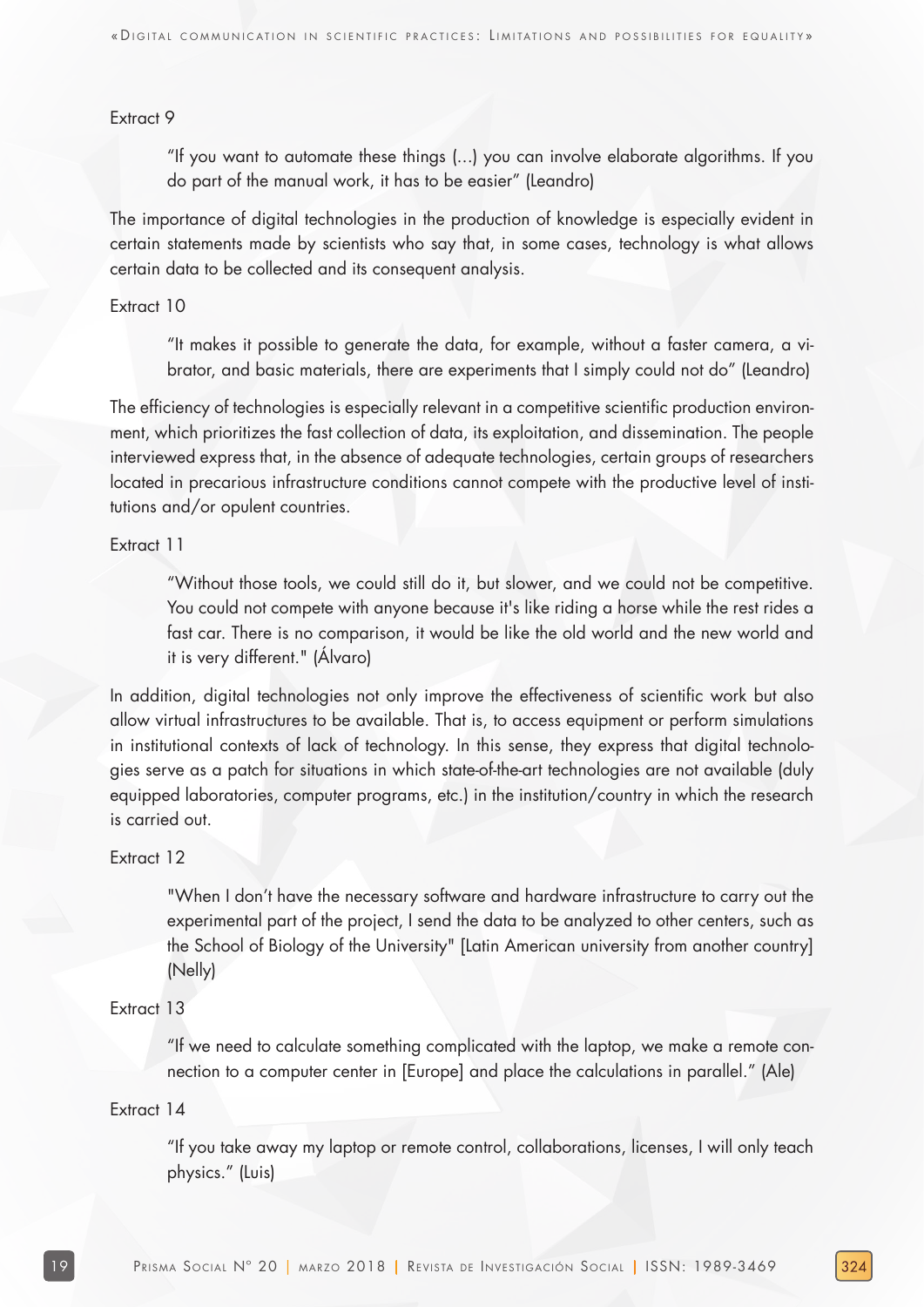In extracts 12, 13 and 14 we can identify the main problems of access to technology and the effects it would have on the professional lives of researchers. We identify the leading role that these tools have in the daily life of these scientists in their institutions. Also, as mentioned in the preceding lines, a scientific digital divide is created, not only when accessing and sharing knowledge, but also when producing it.

## **4.4. DISSEMINATION OF KNOWLEDGE AND VISIBILITY**

Digital technologies allow the dissemination of knowledge by traditional media faster than in the absence of them, it reduces the time in the publication of research to the scientific community.

Extract 15

"Dissemination. That´s it ... before, publishing took months because you had to send the article via regular mail, now you send it on an internet platform (...) communication is faster, acceptance, sending the article, its evaluation and acceptance is much faster." (Lilly)

Digital technologies also allow mass dissemination of knowledge and projects without the mediation of peer evaluation to members of the scientific community such as academic platforms, like Researchgate and/or the population in general (through Blogs, Instagram, Facebook, etc.)

#### Extract 16

"If you don't disseminate you don't exist. So, if you don't have any kind of publication, you do not exist either. (...) social networks help a lot with this type of dissemination, comments, and international contacts. I have a web page where I upload the same products and the same projects (...) through Facebook I have limited myself to making publications of the products (...) Instagram has been one of the strongest tools" (Moi)

Likewise, the researchers interviewed express the possibilities that digital technologies present when proposing diverse scenarios that open the debate of the findings disseminated to different audiences. First, they allow the general population to have new knowledge. This results in people informed and in turn they act faster in situations that affect them. Second, if digital technologies are aimed at the students, it allows to update knowledge and encourage their interest in scientific advances. Finally, these allow a faster dissemination of results to the scientific community, encouraging debate and improvement of research lines.

#### Extract 17

"Journals now allow sharing, you know the link to your research or the new publications that are appearing, in Facebook and ResearchGate mainly." (Luc)

#### Extract 18

"In terms of social networks or online social groups, now we can share results and be in contact with people who ten years ago would have been very difficult to send an article to or a map to someone who lives higher up in a volcano, or a coffee farm, but now it's just a click away. Therefore, the ability to share that information is ... really advanced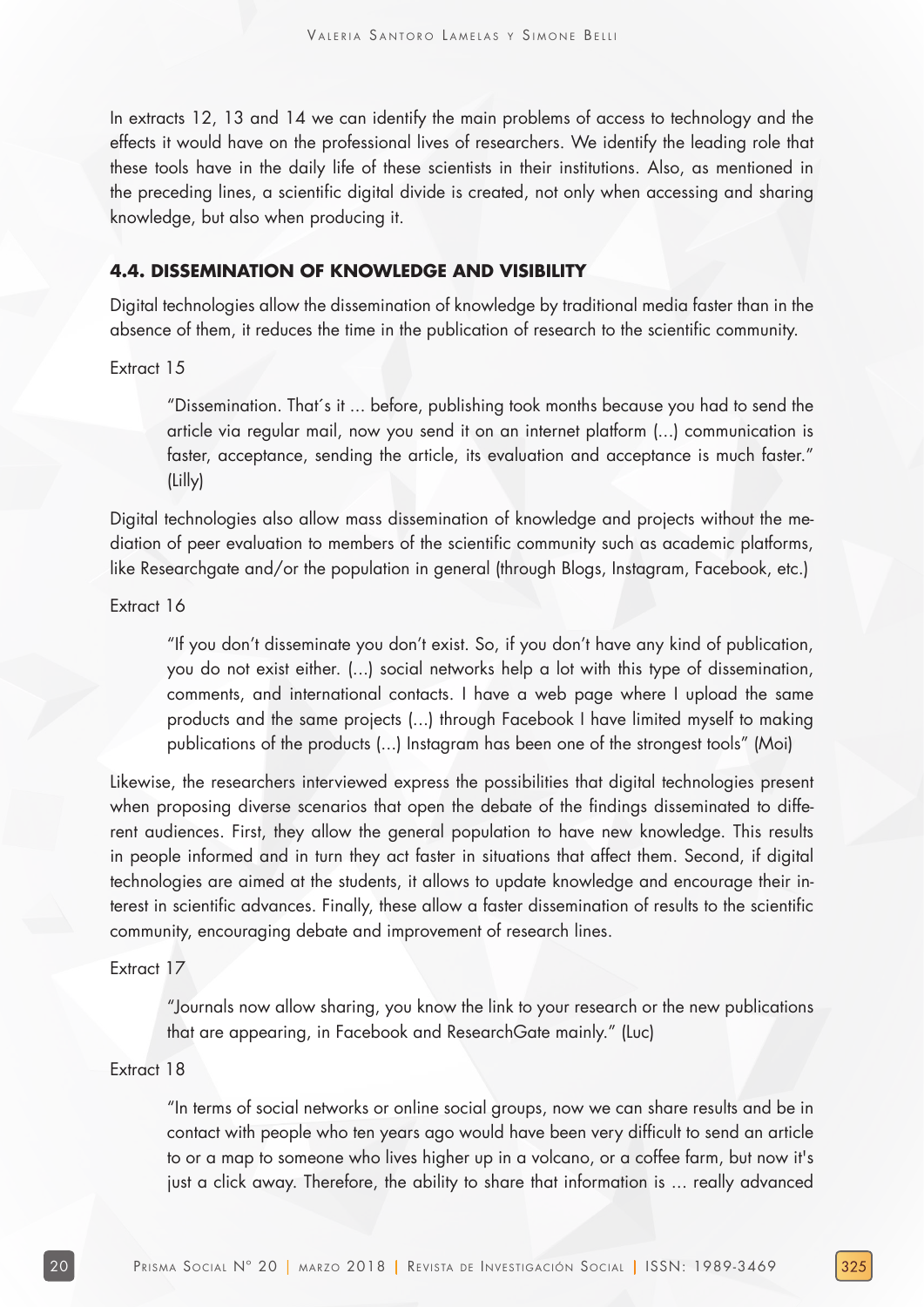and even simple communication during emergencies has come a long way in the last ten years." (Luc)

Evidently, although not all regions of the world have had the same dynamic, the ways of scientific collaboration have grown in the last ten years as Luc mentioned in extracts 17 and 18.

# **5. CONCLUSIONS**

Like the studies proposed by Chataway and Wield (2000), Garavelli et al (2002) and Prez-Bustamante (1999), we have shown that ICT is an essential element to improve the efficiency of the production of scientific knowledge by making it possible to access, manage, analyze, and disseminate information in a more agile and effective way by breaking the barriers of temporality and presence. Thus, the "electronic infrastructure" plays an essential role because it allows a shared access to different sources, infrastructures and materials independently of the geographical, institutional, and temporal location of the person who accesses it (Atkins et al., 2003; Candela, Castelli and Pagano, 2011).

Taking into account the contributions of Numprasertchay and Igel (2005), they note that research units in developing countries have many disadvantages compared to newly industrialized countries and developed countries in terms of knowledge, experts, researchers, and infrastructure. From the analysis presented, we can conclude that although developing countries have less technological infrastructures, it is the same digital technologies that allow to build access bridges to unstable and informal technologies and other absent infrastructures (based on the links of cooperation between scientists and barely formalized in agreements or regulated contracts). In this way, the existence of informal ties and digital technologies allow the barriers to access and production of knowledge to be broken. From this comes the need for a minimum of technology necessary to break down such barriers. Situations with a lack of infrastructure would not allow the establishment of technological bridges for the development of scientific research, limiting access to knowledge and scientific production.

Aguado-López and Vargas (2016) state that the dominant model of scientific communication implies a form of knowledge colonialism. In the case of access to knowledge, such colonialism is evident in the payment of prestigious digital publications (Harnad, 2001) due to the fact that they become difficult for institutions/professionals located in contexts of economic poverty, which increases this digital divide and barriers to access and production of knowledge.

In this line, Gaiza (2016) states that the publication model in high impact journals (mostly with editorial headquarters in Europe and the United States), has negative effects on the democratic dissemination of knowledge as it generates a barrier to access productions of those who do not have the institutional or personal resources to access them, as researchers, professors, students and society in general. This model is promoted by Latin American academic institutions in order to achieve higher institutional yields. "We are facing a vicious circle that privatizes the knowledge produced in our countries and a form of dependence that commercializes our intellectual resources and installs barriers to access the knowledge generated by ourselves" (Gaiza, 2016, 269-270)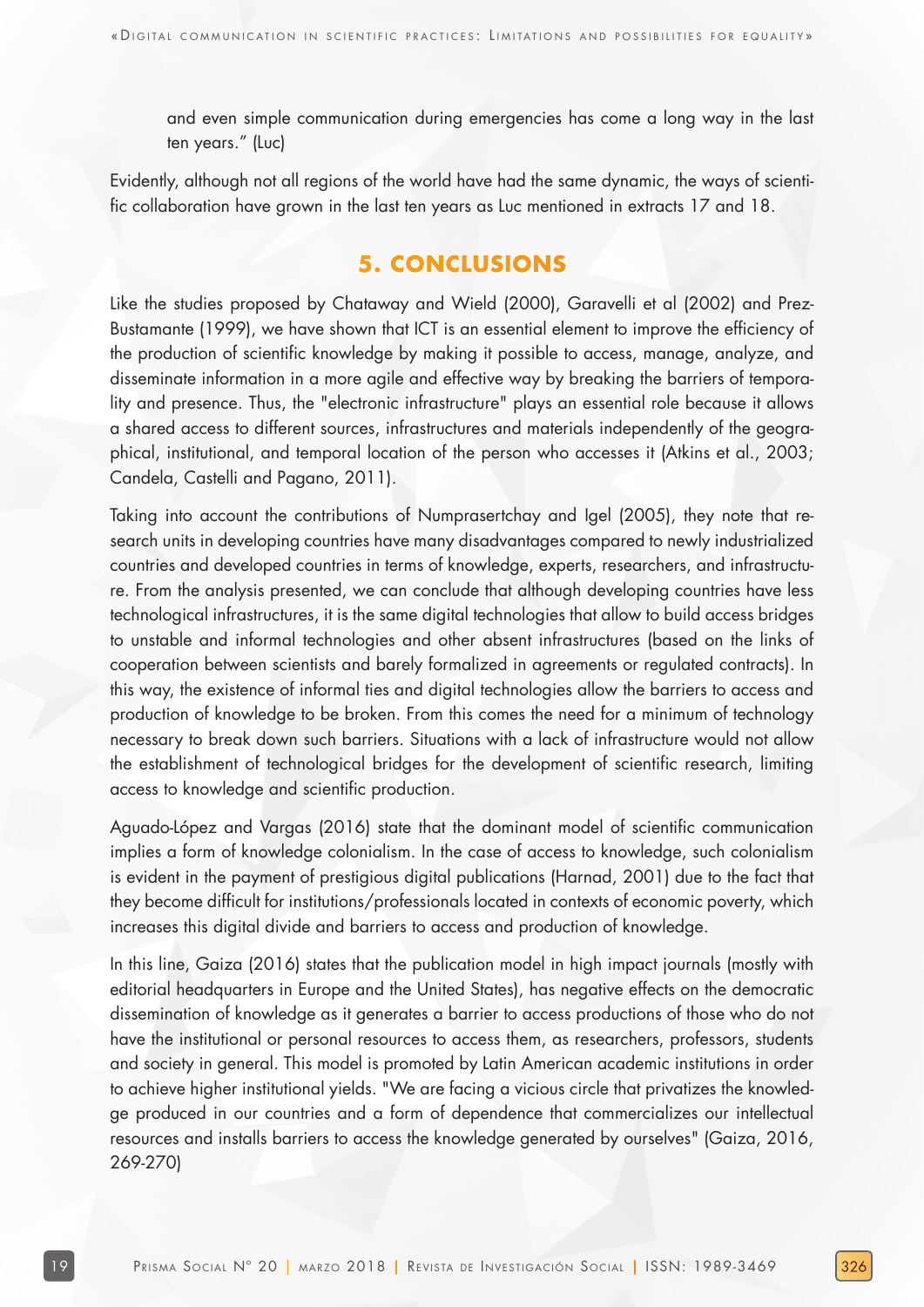In this way, in accordance with Tagler (1996), the limited access to scientific publications, exacerbated by the institution of copyright, can be a crucial element that limits the development of knowledge in Latin American countries. That is why the availability of institutions and scientists to the digital tools of the commercial and advanced research sectors (Atkins et al., 2003), becomes an imperative need for scientific and social development. Open Access is a potential scenario for the democratization of knowledge (Serrano Muñoz and Prats, 2005; Suber, P. 2015.)

In our research, we have observed how in these researchers' experiences in different universities in Latin America, there are different rhythms and access to digital technologies due to the great diversity and differences between the countries of this continent in respect to the scientific field. This diversity and differences are due to scientific policies, development of science and technology systems, and heterogeneous socio-economic contexts that are not coordinated by common institutional policies.

Despite having shown problems in each of the four points we have analyzed (creation of communication networks, search and accumulation of data, production of knowledge and competitiveness, dissemination of knowledge and visibility), fortunately there are solutions to solve these problems: Open Access (Babini, 2011 and Gainza, 2016) and research developed in transnational scientific networks are clear examples of this.

 The strategies of Open Science, based on digital technologies (European Commission, 2016), can contribute to reducing the technological gaps in the access and production of knowledge and in scientific collaboration. The availability of publications, data, research prototypes and software (Kraker, P., et al, 2011) are elements of special relevance to promoting production and access to knowledge in an equitable way.

In the case of Open Access, it is a coherent strategy with open science proposals in the field of knowledge dissemination. Babini (2011) describes a clear growth of Open Access internationally and the construction of institutional repository networks in Latin America. Examples of this are "La Referencia" and "El Portal de Portales de Revistas de Latinoamérica y Caribe". Babini (2011) points out that these examples evidence a clear effort of the policies of Latin America and the Caribbean to guarantee Open Access to the scientific publications of the region. The author also highlights that the current increase of the support to Open Access at an international level (including European countries and the United States) could improve the access and scientific production conditions of researchers, breaking the access gap to international publications (Gaiza, 2016). These and other solutions should be promoted through public policies in order to create institutional collaboration bridges so that researchers from places with limited economic and technological resources are not isolated from the rest of the scientific community of the world.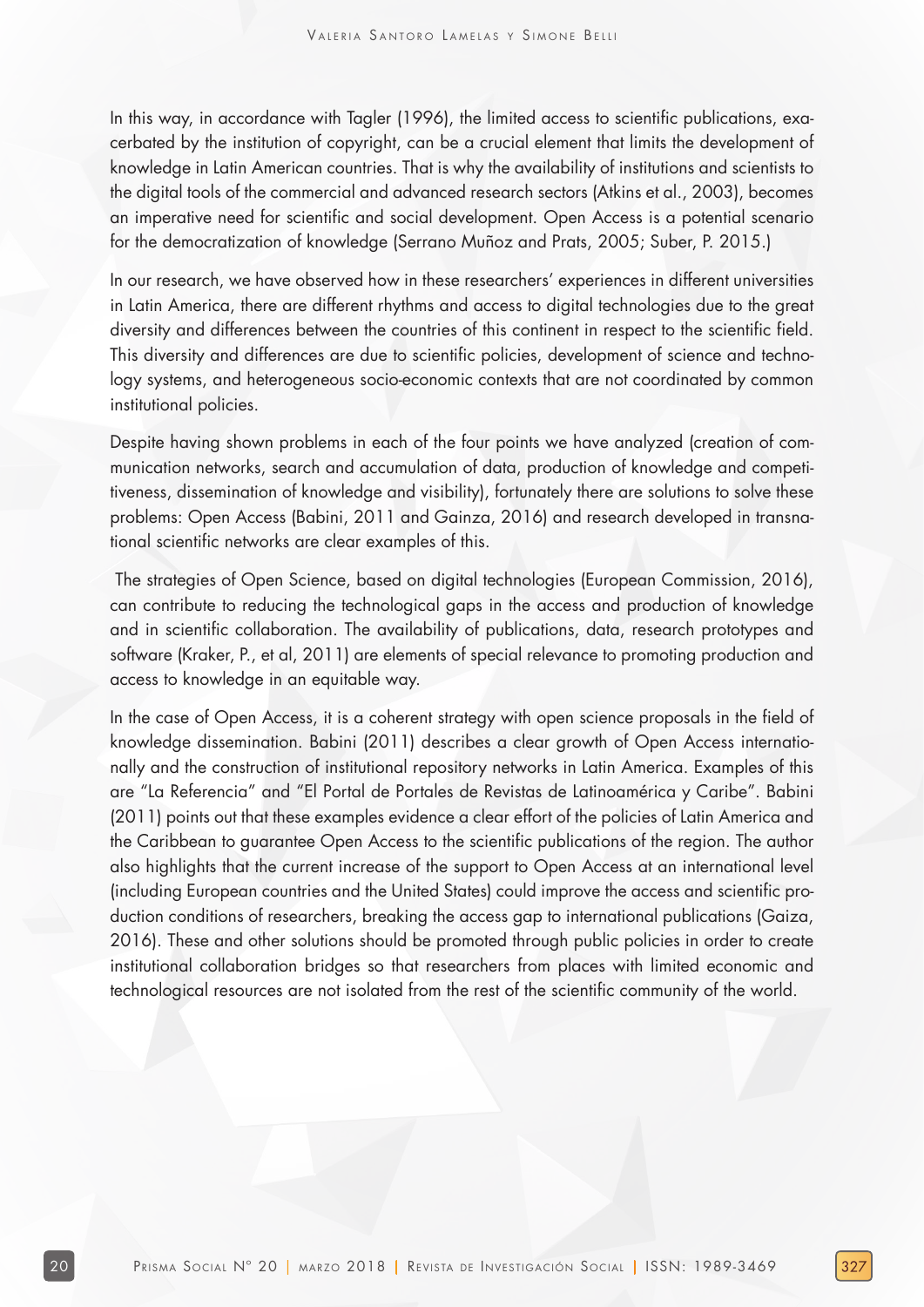# **6. REFERENCES**

Aguado-López, E., & Arbeláez, E. J. V. (2016) Reapropiación del conocimiento y descolonización: el acceso abierto como proceso de acción política del sur. Revista Colombiana de Sociología, 39(2): 69-78.

Atkins, D. Droegemeier, K, Feldman, S, Garcia Molina H, Messerchmitt, D, Messina, P, Ostriker, H, Wright, M (2003). Revolutionizing Science and Engineering Through Cyberinfrastructure: Report of the National Science Foundation Blue-Ribbon Advisory Panel on Cyberinfrastructure. Arlington, VA: National Science Foundation.

Alperin, J.P., Fischman, G.E. and Willinsky, J. (2008) Open access and scholarly publishing in Latin America: Ten flavours and a few reflection. Liinc em Revista, 4 (2), 172-185.

Babini, D. y Fraga, J.coop. (2006) Edición electrónica, bibliotecas virtuales y portales para las ciencias sociales en Latinoamérica y el caribe. CLACSO: Buenos Aires.

Babini, D. (2011) Acceso abierto a la producción científica de Latinoamérica y el Caribe. Identificación de principales instituciones para estrategias de integración regional. Revista Iberoamericana de Ciencia, Tecnología y Sociedad - CTS, 6 (17); 1- 24

Balkin, J. «Foreword.» Shaver, L. B. and Rizk, N. (2010) Access to Knowledge in Egypt: New Research on Intellectual Property, Innovation and Development. London: Bloomsbury Academic.

Benkler, Y. (2006) The Wealth of Networks: How Social Production Transforms Markets and Freedom. New Haven, Conn.: Yale.

Berrío - Zapata, C.; Jorente, M.J.V. Y Santana, R.C. G. (2014). Trayectoria tecnológica Web y el orden digital en Latinoamérica: reflexiones históricas desde Brasil. Revista Interamericana de Bibliotecología: 37 (2);127-140

Braun V, Clarke V.(2006) Using thematic analysis in psychology. Qualitative research in Psychology, 3(2):77-101.

Candela, L, Castelly, D. Pagano, P. (2003) History, Evolution, and Impact of Digital Librarie. En: I. Iglezakis, T.-E. Synodinou, & S. Kapidakis ed. E-Publishing and Digital Libraries: Legal and Organizational Issues, Information Science Reference. Disponible en: http://www.nmis.isti.cnr. it/candela/Leonardo\_Candela\_Website/my\_Papers/Entries/2011/1/1\_History,\_Evolution,\_ and\_Impact\_of\_Digital\_Libraries\_files/History,\_Evolution,\_and\_Impact\_of\_Digital\_Libraries.pdf (fecha de acceso: 20 de diciembre de 2017)

Comisión Europea (2016). Open Innovation, Open Science, Open to the World–a vision for Europe. Disponible en: https://ec.europa.eu/digital-single-market/en/news/open-innovationopen-science-open-world-vision-europe (fecha de acceso: 18 de marzo de 2018)

Coffey A, Atkinson P. (2003) Encontrar el sentido a los datos cualitativos: estrategias complementarias de investigación. Medellín: contus.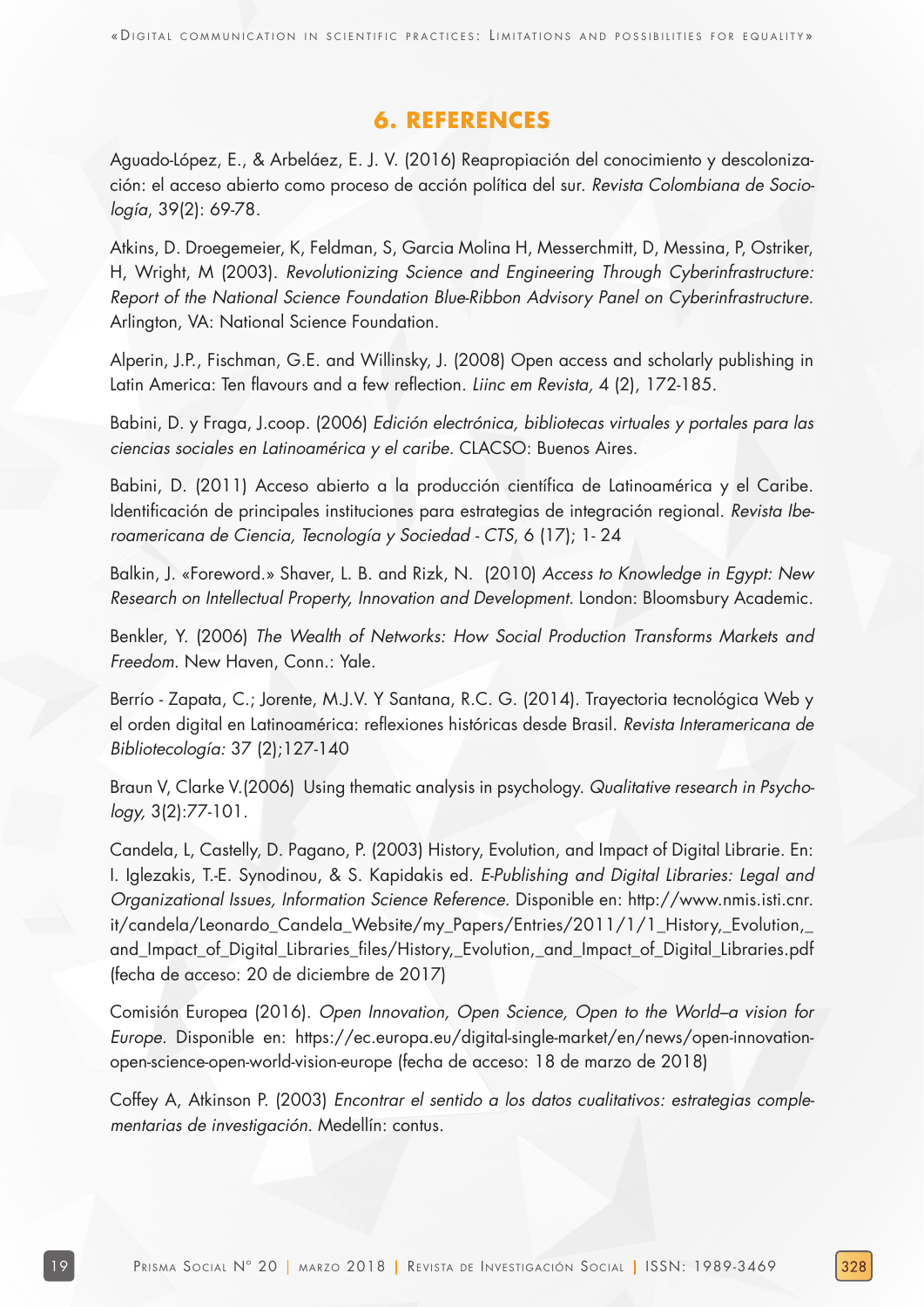Castells, M. (2001) Universities as dynamic systems of contradictory functions. Challenges of Globalisation: South African Debates with Manuel Castells. Cape Town: Maskew Miller Longman.

Chataway, J. (2000) Wield, D. Industrialization, innovation and development: what does knowledge management change? Journal of International Development, 12: pp.803–824.

Gainza, C. (2016) Prácticas académicas de producción y distribución del conocimiento en la era digital (y una reflexión sobre cómo transformarlas desde América Latina). Athenea; 514. 263- 278.

Garavelli, A.C., Gorgoglione, M., Scozzi, B. (2002) Managing knowledge transfer by knowledge technologies. Technovation, 22, 269–279.

Gayosso, B. (2003). Cómo se conectó México a la Internet. La experiencia de la UNAM. Revista Digital Universitaria, 4(3): 1-9.

Gómez, N. y Bongiovani, P. (2012) Open Access and A2K: Collaborative Experiences in Latin America. Libraries Driving Access to Knowledge. Disponible en: http://eprints.rclis.org/17994/ (fecha de acceso: 17 de diciembre de 2017)

Harnad, S. (2001) Minotaur: Six Proposals for Freeing the RefereedLiterature Online: A Comparison, Ariadne, 28, 1-23.

Holstein JA, Gubrium JF. (1995) The active interview. londres: Sage.

Kraker, P., Leony, D., Reinhardt, W., & Beham, G. (2011). The case for an open science in technology enhanced learning. International Journal of Technology Enhanced Learning, 3(6), 643-654.

LatinDex (2018) ¿Qué es Latindex? Disponible en: http://www.latindex.org/latindex/descripcion (fecha de acceso: 7 de marzo de 2018)

Muntanyola, D., Belli, S. (2016) El valor narrativo de la comunicación en la danza contemporánea: habitus, musicalidad y emoción. Revista de Antropología Social, 25(1), 133-151.

Numprasertchai, S., & Igel, B. (2005) Managing knowledge through collaboration: multiple case studies of managing research in university laboratories in Thailand. Technovation, 25(10): 1173-1182.

Peres, W y Hilbert, M. Ed. (2009) La sociedad de la información en América Latina y el Caribe. Desarrollo de las tecnologías y tecnologías para el desarrollo. Naciones Unidas: Santiago de Chile.

Prez-Bustamante, G. (1999) Knowledge management in agile innovative organisations. Journal of Knowledge Management, 3(1): pp. 6–17.

Rubin HJ, Rubin IS. (2005) Qualitative interviewing: the art of hearing data. Los Angeles: Sage.

Ruiz Olabuénaga J. (2012) Metodología de la investigación cualitativa. Bilbao: Publicaciones de la Universidad de Deusto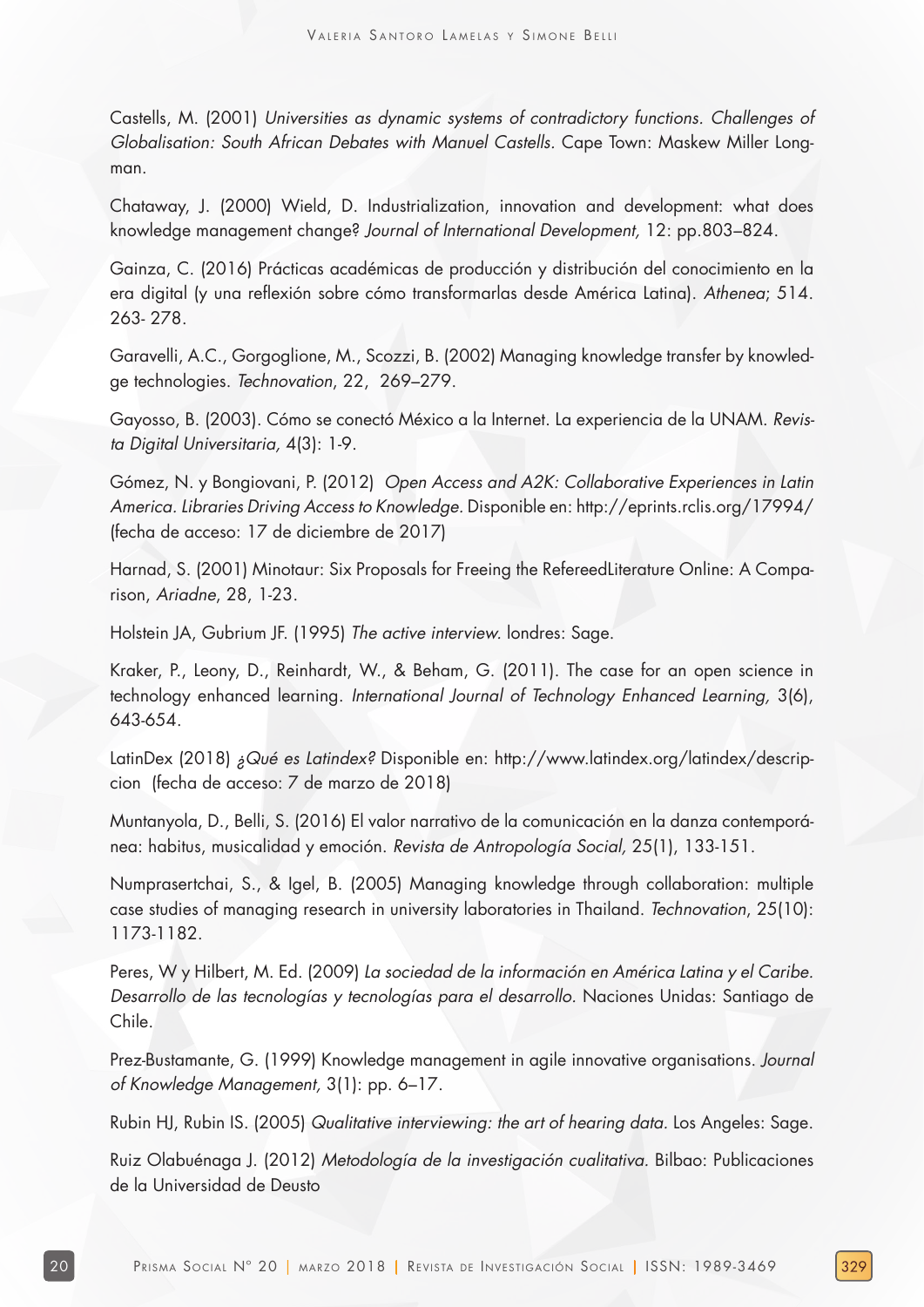Serrano Muñoz, J y Prats j (2005). Repertorios abiertos: el libre acceso a los contenidos. Universities and Knowledge Society Journal, 2 (2), 17-25

Shaver, L. (2008) Defining and Measuring Access to Knowledge: Towards an A2K Index. Journal of Law and Policy for the Information Society. Paper 22.

Sibele, F (2013) Evolución del acceso abierto-Breve Histórico. Disponible en: http://blog.scielo. org/es/2013/10/21/evolucion-del-acceso-abierto-breve-historico/#.Wqn5dOhubI [fecha de acceso 10 de marzo de 2018]

Silverstone, R. (1999) Why Study the Media? London: Sage.

Suber, P. (2006). Open access overview. Disponible en: http://legacy.earlham.edu/~peters/ fos/overview.htm [fecha de acceso 10 de marzo de 2018]

Suber, P. (2015) Acceso Abierto. Estado de México: Universidad Autónoma del Estado de México.

Tagler, J. (1996) Recent steps toward full-text electronic delivery at Elsevier science. The Serials Librarian, 28,171–179.

Tilson, D.; Lyytinen, K y Sorensen C. (2010) Desperately seeking the Infrastructure in IS Research: Conceptualization of «Digital Convergence» as co-evolution of social and technical infrastructures. 43rd Hawaii International Conference on System Sciences, 1-10

Wellman, B. y Haythornthwaite. C (2002) The Internet in Everyday Life. Malden, MA: Blackwell